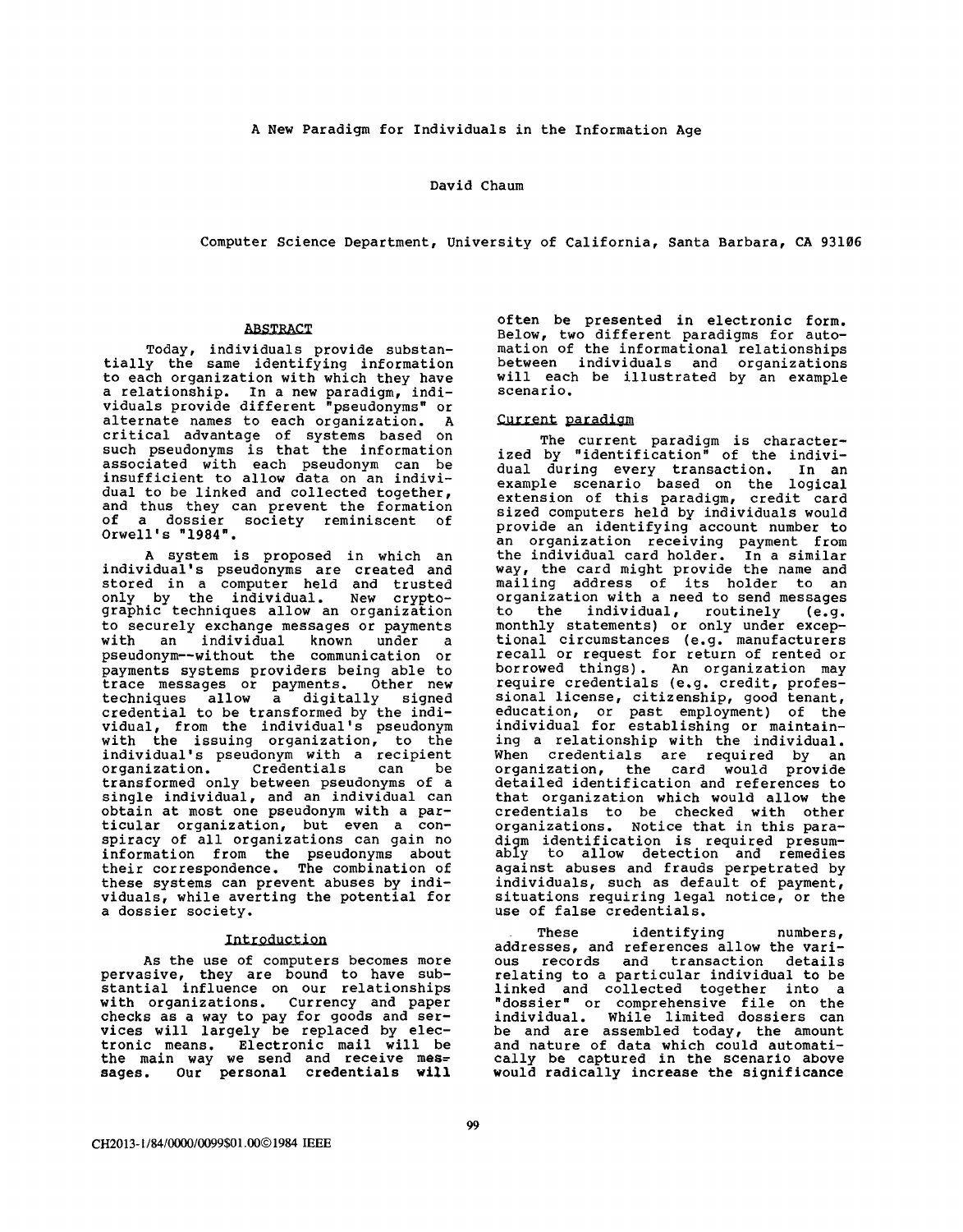of the dossier. For example, if all payments transactions are captured, a great deal about a person's habits, entertainment, travel, organizational affilia-<br>tions, information consumption, etc. information consumption, etc.<br>eincluded in the dossier. Simiwould be included in the dossier. larly, in an electronic mail environment, a comprehensive history of the identity of all correspondents as well as the timing and length of correspondences could be very revealing. Finally, links to previous activities and details of past associations might be of great significance. If it is possible for dossiers to be compiled, but their compilation is officially denied, there may be concern that compilation is taking place secretly. Even if compilation does not occur, there should still be concern that dossiers could be constructed at a latter time based on current records; it is very difficult to be convinced that all copies of some obsolete information are destroyed. It is worth noting that advances in some areas of computer science, such as pattern recognition, make automated analysis of dossiers a possibility.

#### New Paradigm

In a new paradigm, instead of identifying information, individuals provide each organization with a different "pseudonym" or alternate name. Pseudonyms would be created and stored in the credit card sized computer held by the individual. The critical advantage of systems based on such pseudonyms is that the information they contain is insufficient to allow data on an individual to be linked together, and thus they can prevent the formation of a dossier society, reminiscent of Orwell's 1984.

There are three fundamental kinds of interactions required in the new paradigm:

- (1) individuals need to communicate with organizations,
- (2) individuals need to pay or be paid by organizations, and
- (3) organizations need to exchange information about individuals.

Sometimes the communication or payments can be anonymous, such as with a simple purchase at a shop or an inquiry about an organization's policy or services. In other cases, authorizing messages must come from the holder of a particular pseudonym, or confidential messages must be sent by an organization in such a way that they can only be received by the holder of a particular pseudonym. Organizations also need to communicate amongst themselves about an individual; the term credentials will be used for this kind of communication. Sometimes credentials are positive, such as a diploma or certificate of good health

issued to an individual. The individual can then supply the credential to organizations other than the issuer. In other cases, a credential may be negative in the sense that it is in the individual's interest not to provide the credential information, such as reporting income from an organization to the IRS or informing a credit agency about an additional debt incurred.

The following introduces and highlights some of the desired properties and considerations in the design of each of these three components of the new paradigm.

# Communication

A communication system in which messages are routed through a number of nodes, any one of which is able to obscure the correspondence between messages in its input and those in its output, was described by the author [1981]. This system was based on public key cryptography. From the perspective of the new paradigm, its important properties might be described as follows:

Individual protected from system<br><u>provider</u> Even the system provider can not<br>trace a message under normal conditions.

Organization protected from indivi-<u>dual</u> The individual can use a digital pseudonym to provide "third party authentication" (see section on cryptographic techniques) of a message sent to the organization under the pseudonym.

Society protected from individual Threats or other illegal messages are traceable to the point of origin, but consensus of a large number of parties who may not be mutually sympathetic is required for each message traced, and thus a trace is unlikely to be carried out covertly.

Individual protected from organization An individual may send messages to an organization, without the organization being able to determine the origin of the message. An individual may receive messages from an organization without the organization knowning the location of the recipient. Such messages are sent with an 'untraceable return address," which the individual supplies to the organization. An individual can create as many untraceable return addresses as desired, but **none of these** addresses can be linked together or to the individual. Untraceable return addresses can each be used only to send a single message, and thus the individual can control to a large extent the quantity and origin of messages received. Messages sent with an untraceable return address can be read only by the individual who created the address.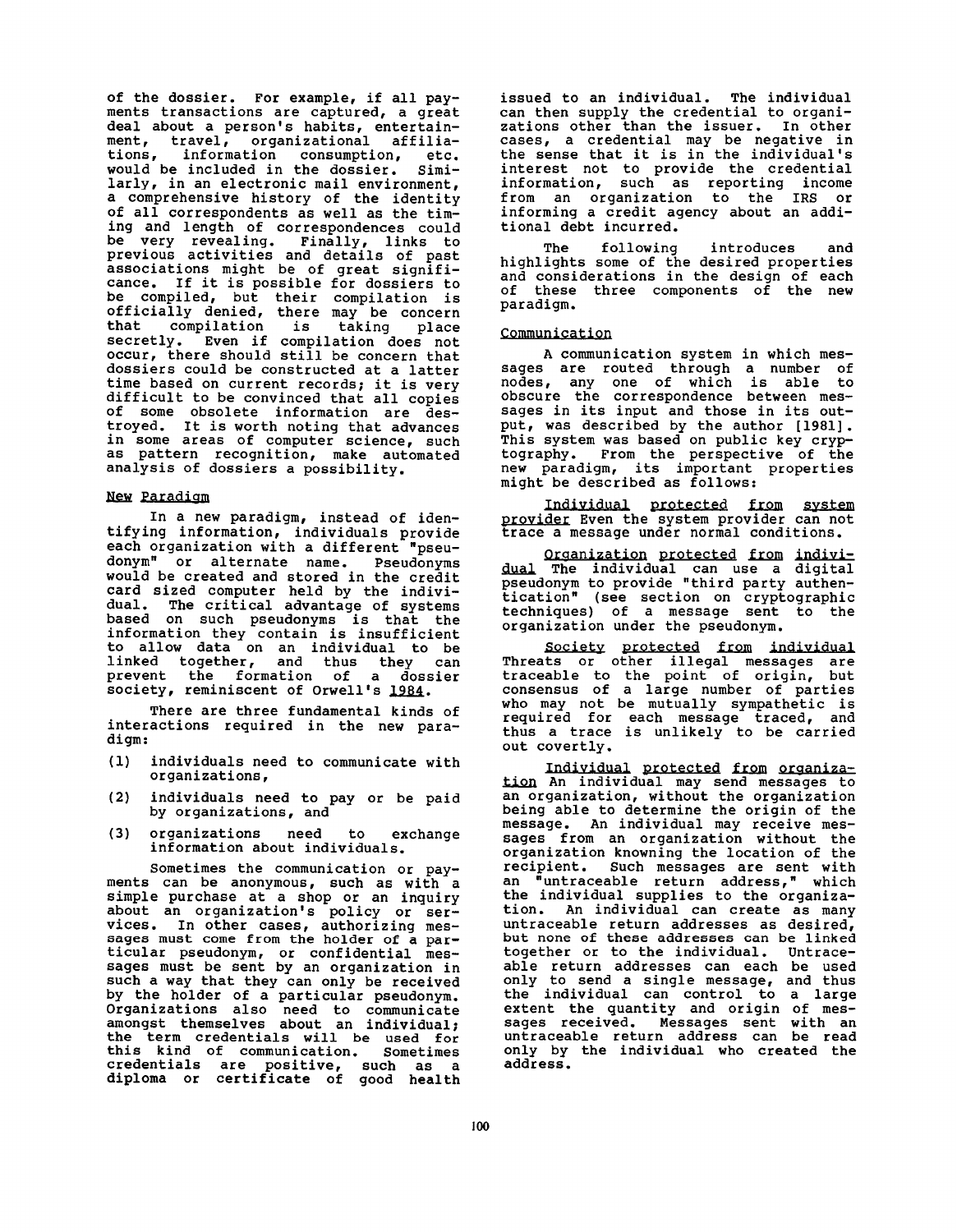#### Payments

A new kind of payments system was proposed by the author [1982]. The basis of the scheme is a new kind of cryptographic system called a "blind signature" cryptographic system (also discussed in the next section), which allows a signer to make a digital signature without knowing what is being signed. The way this is used in a payments system is that an individual forms a bank note and the bank signs it--only after taking from the individual's account the amount of money corresponding to the kind of signature made. Then the individual transforms the signed note so that the bank can not recognize it but still maintaining the digital signature property that allows anyone to determine that the note was actually signed by the bank. When the individual pays an organization with the transformed note, the organization sends it to the bank. The bank checks the signature on the note, and that the note has not already been deposited, and credits the organization's account for the value of the signature on the note. From the point of view of the new paradigm, this payments system has the following properties:

Individual protected fr provider The provider of the payments<br>system, such as a bank, is unable to determine the correspondence between notes withdrawn and notes deposited. Of course the payments system provider knows the balance of each account, and also when each account balance is changed. But because funds are withdrawn and held in a bearer form, something like unmarked bills, before being deposited to another account, knowledge of timing of changes in account balance does not necessarily reveal the correspondence between a particular withdrawal and the ultimate depo-<br>sit of the same funds. Also because sit of the same funds. transfers are accomplished using amounts represented as units of standard denomination, much like coins and banknotes, the amount of deposited does not necessarily reveal the account the funds were withdrawn from.

Organization protected from indi dual An organization is able to clear a payment received from the individual and know with certainty that it will be honored.

Society <u>protected</u> from individual<br>Stolen media use can be stopped once reported, and use before a stop payment is in place is traceable, at least to the recipient. Any payer (e.g. a customer of a black market, a person making a payoff or bribe) can reveal the payee.

Individual prot <u>tion</u> When an organization receives payment from an individual, the organization is not able to trace the payment to the account from which it originated. If an individual makes payment, but the organization latter denies receipt of the funds, then the individual can demonstrate to the system provider that payment was received by the organization.

## Credentials

Credential schemes allow the individual to control the transfer of information about the individual between organi-<br>zations. The essential idea of these The essential idea of these schemes is that each organization knows an individual by a different pseudonym, and the individual can transform a digitally signed credential received from an organization in a way that preserves the digital signature but changes the pseudonym within the credential. Credential schemes do not require a separate system provider. From the point of view of the new paradigm, credential schemes may have the following properties:

Individual protect tions Even a conspiracy of all the organizations can not derive any information from the pseudonyms about which pseudonyms correspond to a particular individual, or even which correspond to the same individual. If pseudonyms are changed periodically, and records from old periods are passed forward only through credentials, then it is possible for individuals to be assured that certain information from previous periods can not be linked to current pseudonyms.

.<br>Organizations/soc <u>. Organizations/society protected</u> from alter credentials; they may only transform them from one pseudonym to another. Credentials can not be transformed between pseudonyms of different individuals, even if many individuals conspire before the credential system is established. An organization can ensure that it receives at most one pseudonym from any individual. An individual can provide substantiation, which is capable of third party authentication, that some negative credential information was transmitted to an organization responsive to a particular request made by a second organization. The expectation of a positive or negative credential can be established for all clients of an organization, or on an individual bassis, such that if no credential is supplied then the negative one is assumed.

## Background

TWO major literatures are related to the present work: one largely to its impact on society, and the other to the predecessors of the fundamental cryptographic techniques which are the precursors of the mechanisms discussed above.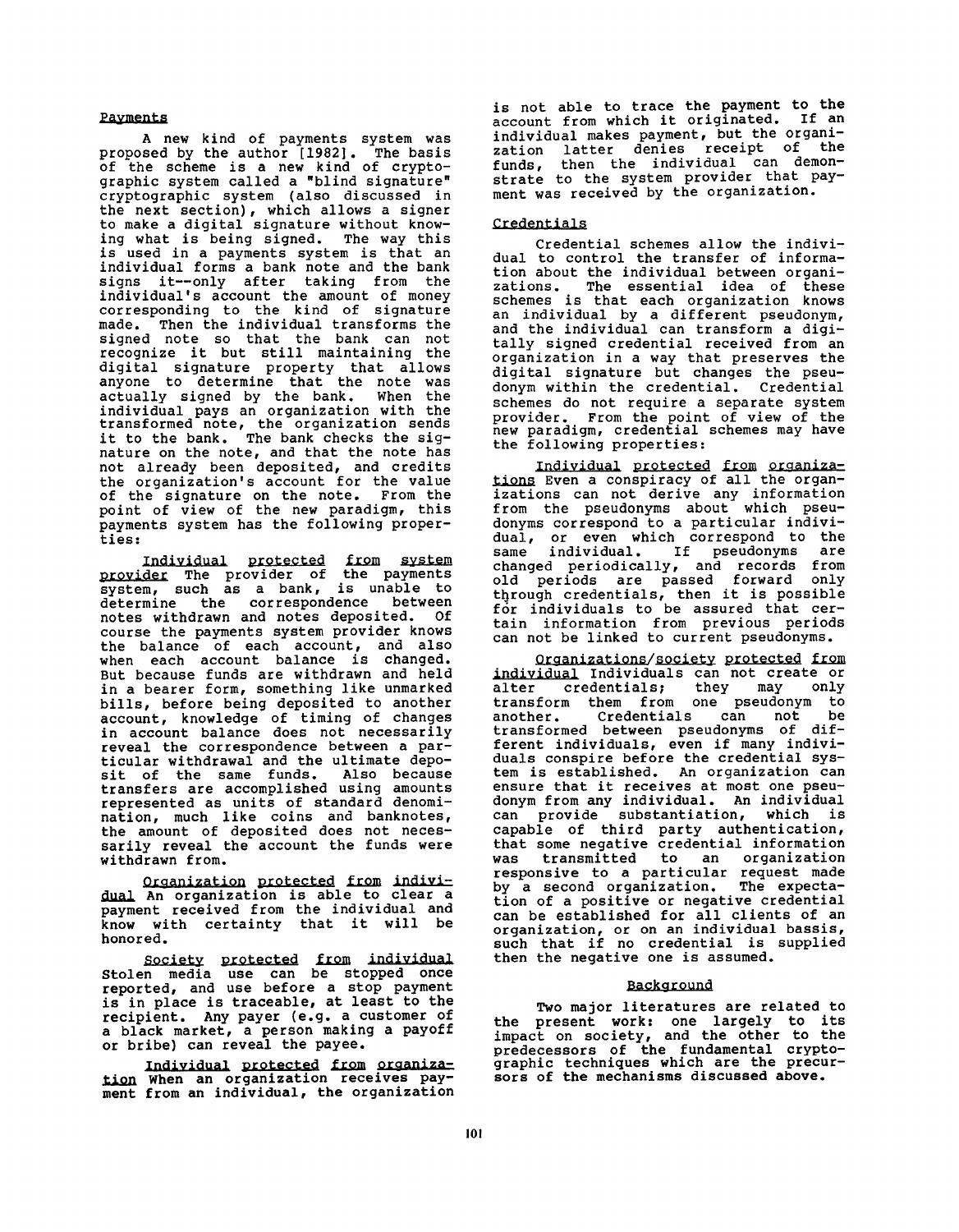# The Policy Debate

The computers and privacy debate is the subject government reports of many countries, tens of books, hundreds of scholarly articles in a variety of disciplines, and thousands of articles addressed at a broader audience. It is far beyond the scope of the present work to survey this vast literature (but see, e.g., the bibliographies of Harrison [1969] Latin [19761 and Stone & Stone [1979]). It is clear from this literature, however, that there is substantial<br>public concern about the continuing emergence of an unprecedented collection of information by organizations about individuals.

There have been five major studies<br>actual systems and practices in of actual systems and practices in English [DCDJC 1972; PPSC 1977; Rule 1973; Westin 1972; Younger 1972]. These have suggested three major policy alternatives: (1) freeze or dismantle the record collection systems planned or in place; (2) provide individuals with a right to inspect and challenge the accuracy of records about themselves, expect that only pertinent data will be collected, and expect that personal data will only be used for the purposes intended; (3) restructure the major systems using detailed personal information, such as taxation, credit, welfare, and employment, in such a way that they require less detailed information. The first alternative is of course not a credible option. The second alternative, in various forms, has been recommended by many, and has found its way into law. Proponents of the third approach maintain that the second does not actually address the privacy problem or the danger of a massive surveillance capability, and that a real solution requires some restructuring of the rules of major institutions.

Mention of the subtleties of the interelation between policy and mechanism appears conspicuously absent from these<br>studies. Theorists, most notably Mumford Theorists, most notably Mumford [1934], have argued extensively that societal forces, such as policy, significantly influence development and adoption of new technologies. (Also see Kuhn [1962] for discussion of the power of societal forces within a scientific community.) In the other direction, the policy alternative(s) raised by the present work have not been considered in the policy literature, and thus they are an example of new mechanisms providing unanticipated policy alternatives. It appears from the literature that those scholars involved in the computer privacy debate and those scientists concerned with the mechanisms of information technology have drifted apart after only brief initial inquiries and a few defections from one camp to the other. It is hoped that the present work will re-open interaction between the two camps and spawn new contributions from each.

# Cryptographic Techniques

The literature on cryptology is also rather broad, but much of it is concerned with classical cryptologic techniques, and is of little relevance here. In the last several years, there have been several major open meetings devoted to modern cryptology, and several new textbooks on the topic have appeared. Efforts in the field seem to be dividing up into a number of separate areas, such as protocols; verification of protocols; cryptanalysts of modern systems; development of new algorithms which implement standard types of modern systems; complexity analysis aimed at formalizing and cryptographic strength; and the whole spectrum of more applied concerns, from actual engineering, to applications of standard types of systems. The present work, however, is primarily concerned with development and application of new types of cryptographic techniques, and so only a summary of the various fundamental types of cryptographic systems proposed in the literature will be presented.

One-way functions [i.e. functions that are publically known, but whose inverse is supposed to be difficult for anyone to compute] were proposed first in the literature by Purdy [1974]. Lamport suggested a technique for providir "third party authentication," nique mentioned elsewhere in the present work, sometimes called a "digital signature" technique, in which, after an initial agreed on set-up, anyone can check a signed message and know that it could have only been formed by the holder of a particular secret key] based on one way functions [Diffie and Hellman 1976b]. Diffie and Hellman proposed the existence of commutative one way functions, offered an example algorithm, and showed how they could be used to build a "public key distribution system" (i.e. a way for two parties to develop the same secret key while only using a channel that provides authentication but no secrecy). So called "conventional" cryptographic techniques (a cryptosystem in which a function and its inverse can be derived from a secret key) appear to have been in use for thousands of years [Kahn 1967]. The possibility of commutative conventional cryptosystems was suggested and illustrated by an actual algorithm by Shamir, Rivest and Adleman [1981] in a solution to Floyd's mental poker problem. The existence of true public key schemes (cryptosystems in which the creator of a public one way function retains the exclusive ability to compute its inverse] was first proposed by Diffie and Hellman